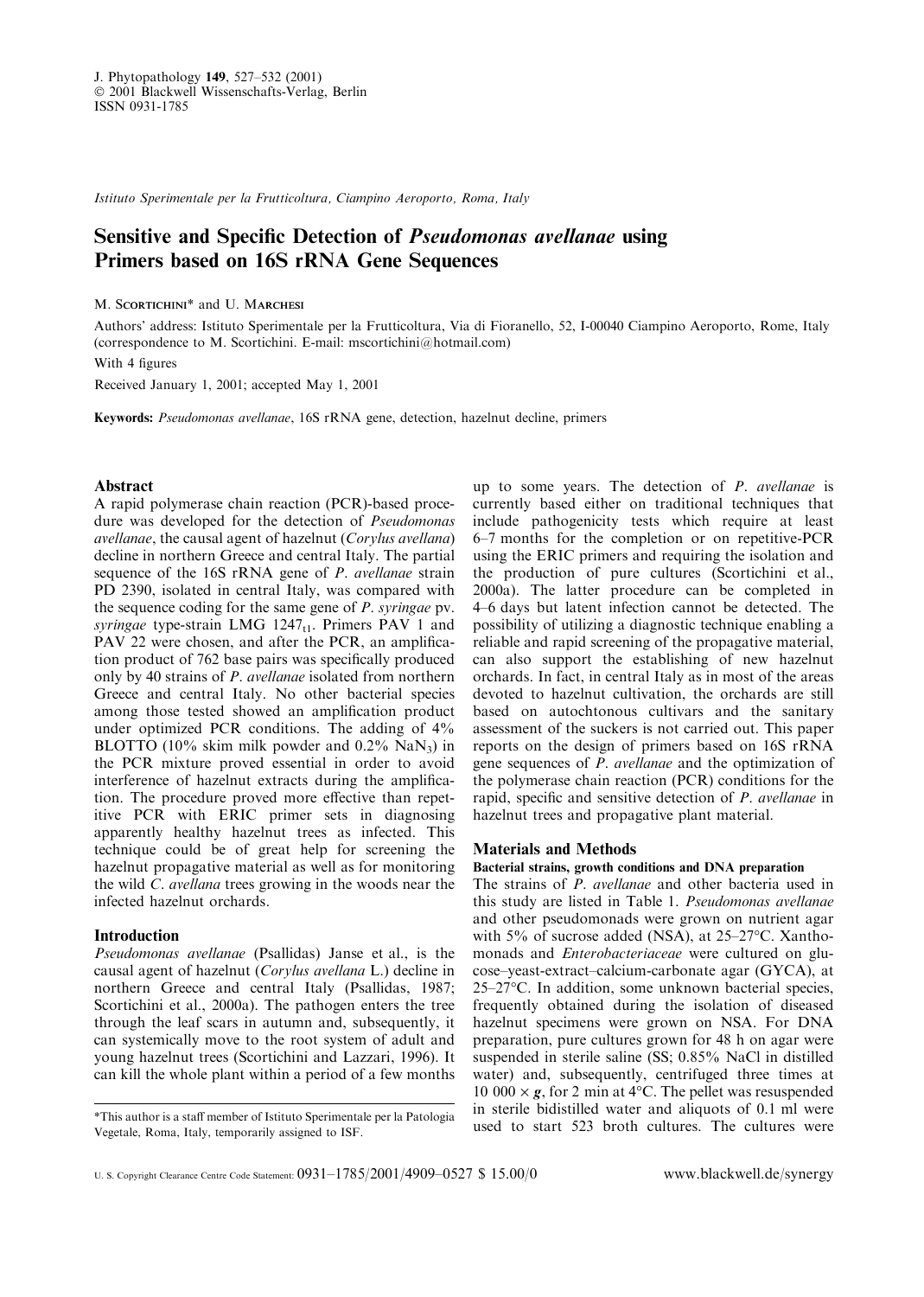| Table 1                                      |  |  |  |
|----------------------------------------------|--|--|--|
| List of bacterial strains used in this study |  |  |  |

| <b>Strains</b>                                | No. of strains | Sources and strain designation                                                                                                                                                                                                                              |  |  |  |  |  |
|-----------------------------------------------|----------------|-------------------------------------------------------------------------------------------------------------------------------------------------------------------------------------------------------------------------------------------------------------|--|--|--|--|--|
| Pseudomonas avellanae (Italy)                 | 23             | ISPaVe 012, PD 2390 = ISPaVe 013, 037, 038, 039, 040, 041,042, 056, 369,<br>436, 439, 689, 690, 691, 2056, 2059, ISF C1, VM 1, VM 2, VM 3, VM 4, VM 5                                                                                                       |  |  |  |  |  |
| Pseudomonas avellanae (Greece)                | 17             | BPIC 631 <sup>T</sup> , 632, 640, 647, 649, 659, 665, 703, 707, 708, 710, 714, 1077, 1078,<br>1436, F13                                                                                                                                                     |  |  |  |  |  |
| <i>Pseudomonas</i> sp. pathogenic to hazelnut | 35             | ISPaVe 592, 593, 595, 596, 598, 599, ISF Lab 1, Lab 2, Lab 3, Lab 4, Lab 5,<br>Lab 6, C 1, C 2, C 3, C 4, C 5, C 6, C 7, Lan 1, Lan 2, Lan 3, Lan 4, Lan 5,<br>Lan 6, Lan 7, To 3, To 4, To 5, To 6, Cr 2, Cr 3, Cr 4,<br>Cr <sub>5</sub> , Cr <sub>6</sub> |  |  |  |  |  |
| Pseudomonas syringae pv. syringae             | 22             | LMG $1247_{1}$ = NCPPB $281^{T}$ , 1092, 1093, 1097, 2427, 3869, PD 2618, 2631,<br>2633, 2634, BPIC 1509, 1556, ISF D10, D11, D12, D13, D14, D 16, D 21,<br>D 22, D 36, D 38                                                                                |  |  |  |  |  |
| Pseudomonas syringae pv. morsprunorum         | 2              | NCPPB 2427, 2787                                                                                                                                                                                                                                            |  |  |  |  |  |
| Pseudomonas syringae pv. persicae             |                | <b>NCPPB 2761</b>                                                                                                                                                                                                                                           |  |  |  |  |  |
| Pseudomonas syringae ssp. savastanoi          |                | NCPPB 64, 639, 1006, 1506, BPIC 344, 463, 857                                                                                                                                                                                                               |  |  |  |  |  |
| Pseudomonas amygdali                          |                | <b>NCPPB 2607</b>                                                                                                                                                                                                                                           |  |  |  |  |  |
| Pseudomonas viridiflava                       |                | NCPPB 451, 3195, ISF B1, B 2                                                                                                                                                                                                                                |  |  |  |  |  |
| Pseudomonas cichorii                          |                | NCPPB 943, 950, 2379, 2479, 3153                                                                                                                                                                                                                            |  |  |  |  |  |
| Pseudomonas corrugata                         | 8              | NCPPB 2445, 2447, 2449, 2455, 2456, 2457, 2903, 3031                                                                                                                                                                                                        |  |  |  |  |  |
| Xanthomonas arboricola pv. corylina           | 8              | NCPPB 935, 984, 2896, 3037, 3339, PD 1896, 1897, 3657                                                                                                                                                                                                       |  |  |  |  |  |
| Xanthomonas arboricola pv. juglandis          | 10             | NCPPB 411, 412, 413, 414, 1659, 2927, PD 130, 157, 189, 2635                                                                                                                                                                                                |  |  |  |  |  |
| Pantoea herbicola                             |                | PD 127, 150                                                                                                                                                                                                                                                 |  |  |  |  |  |
| Erwinia nigrifluens                           |                | PD 968                                                                                                                                                                                                                                                      |  |  |  |  |  |
| Erwinia salicis                               |                | PD 749                                                                                                                                                                                                                                                      |  |  |  |  |  |
| Unknown from Corylus avellana                 | 47             |                                                                                                                                                                                                                                                             |  |  |  |  |  |

NCPPB, National Collection of Plant Pathogenic Bacteria, York, UK; PD, Culture Collection of Plant Protection Service, Wageningen, The Netherlands; LMG, Belgian Coordinated Collections of Microorganisms, Gent, Belgium; BPIC, Benaki Phytopathological Institue Collection, Kiphissia-Athens, Greece; ISPaVe, Culture Collection of Istituto Sperimentale per la Patologia Vegetale, Roma, Italy; ISF, Culture Collection of Istituto Sperimentale per la Frutticoltura, Roma, Italy.

grown at  $25-27$ °C for 18 h. Aliquots of 1.5 ml were then taken and centrifuged (12 000  $\times$  g, 5 min, 4°C) and the cells resuspended in SS up to an optical density corresponding to  $1-2 \times 10^8$  cells/ml. The suspensions were heated at 95°C for 10 min and then stored at  $-20$ °C to be used for PCR amplification.

# Primer design

The partial sequence of the  $16S$  rRNA gene (i.e.  $1-1384$ ) bases) of P. avellanae strain PD 2390, isolated in central Italy (EMBL bank, accession number X95745) (Janse et al., 1996) was compared with the sequence coding for the same gene of P. syringae pv. syringae van Hall, strain LMG 1247 $_{t}$ 1 (EMBL bank, accession number Z76668) (Moore et al., 1996) by using Oligo Primer Analysis software, Version 5.0 (National Bioscience Inc., Plymouth, MN, USA). Areas of the 16S rRNA gene exhibiting sequence variability were chosen as possible primer sequences. Primer PAV 1 (forward primer), covering positions  $264-289$  of the *P. avellanae* 16S rRNA gene, and PAV 22 (reverse primer), covering positions 997–1025 of the same gene, displaying similar melting points, no stable harpin and duplex structures, were chosen. The primers were synthesized by Eurogentech (Seraing, Belgium).

# PCR amplification of pure cultures samples

The PCR was performed in a PTC 100 programmable thermocycler (MJ Research, Watertown, MS, USA). The PCR reaction mixture (50  $\mu$ l) contained 1  $\times$  reaction buffer (10 mm Tris-HCl, pH 9.0; 50 mm KCl; 0.1% Triton X-100); 1.5 mm  $MgCl_2$ ; 100  $\mu$ m of each dNTP;

12 pmol of each primer; 0.5 U Taq DNA polymerase (Promega, Madison, WI, USA), and  $6 \mu l$  of the bacterial DNA solution. The following PCR conditions were used: initial predenaturation at 95°C for 7 min, followed by 30 cycles of 94°C for 1 min, 60°C for 1 min, and 72°C for 1 min. After a final extension step of  $72^{\circ}$ C for 3 min, the mixture was stored at 4 $\rm ^{o}C$ . After the PCR, 9  $\mu$ l aliquots of the reaction mixture were resolved by electrophoresis on a 1% agarose gel in  $0.5 \times$  TBE (Tris Borate EDTA) buffer, at 4 V/cm over 2 h. DNA fragments were stained in 0.5  $\mu$ g/ml ethidium bromide, visualized under a UV transilluminator and photographed with a Polaroid film type 55 (Polaroid, Cambridge, MA, USA).

### PCR sensitivity

For the sensitivity assay, the procedure described by Seal et al., (1993) was followed. Suspensions of P. avellanae strain PD 2390 was serially diluted in sterile bidistilled water by 10-fold increments from  $1 \times 10^{11}$ cells/ml to 10 cells/ml. Samples of 100  $\mu$ l were plated out on NSA and incubated at  $25-27$ °C for 2-3 days. Concentrations of viable bacteria were estimated as the number of cells per ml which developed after the plating on NSA medium. Samples of 100  $\mu$ l of the serial dilutions of P. avellanae cultures were also treated as described above for DNA preparation and aliquots of  $6 \mu l$  of each dilution used for PCR amplifications following the procedures previously described.

# Primer sensitivity in presence of plant extracts

In parallel, the primer sensitivity was also assessed by mixing, in  $1:1$  ratios, aliquots of P. avellanae suspen-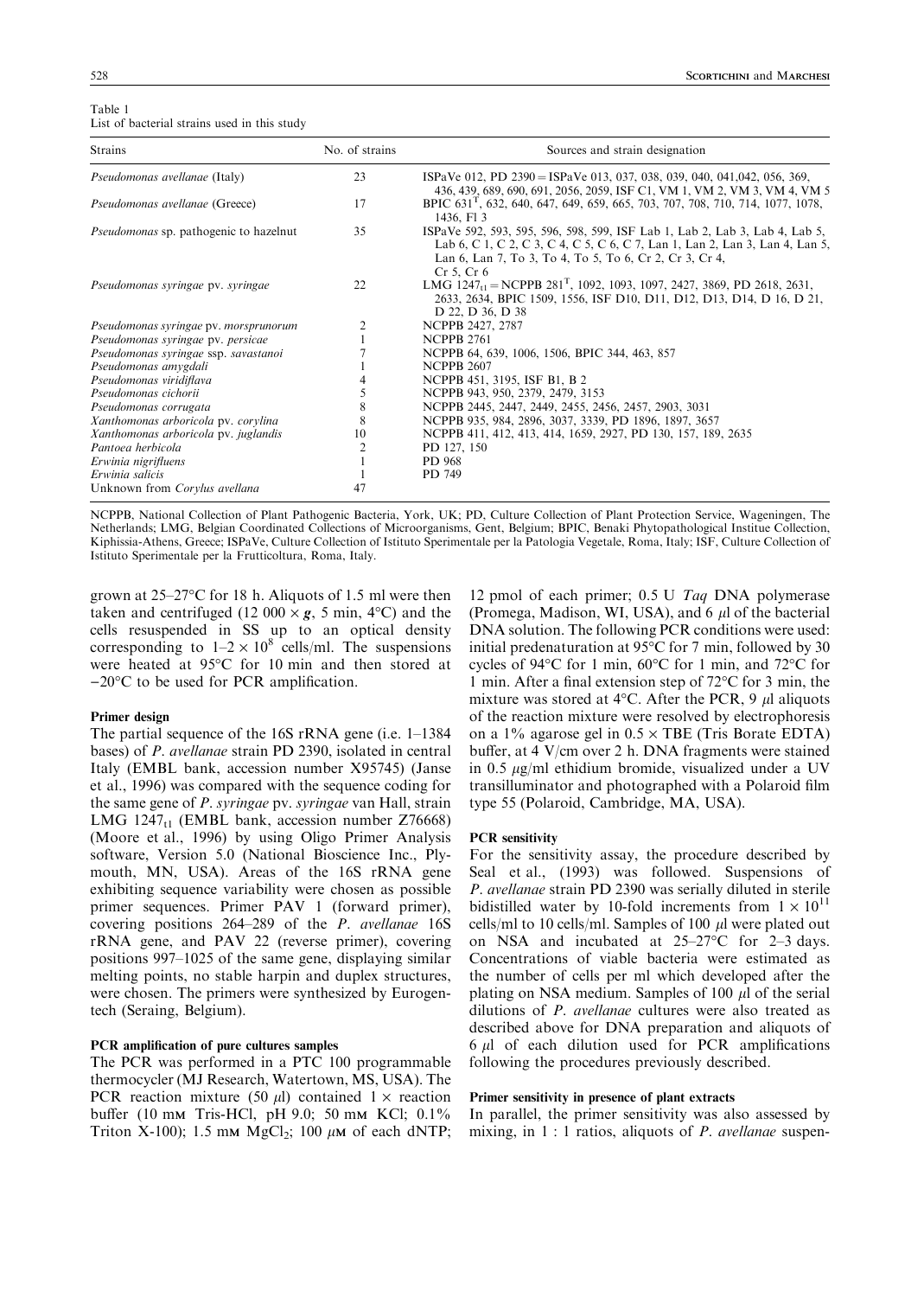sions in sterile bidistilled water and healthy hazelnut tissues. For this purpose, twigs, roots and cortical layers of branches of hazelnut were removed and plant extracts were prepared by taking pieces of around 1 cm and by crushing them in 4 ml of sterile bidistilled water. After the mixing of the aliquots, 10  $\mu$ l were added to the PCR mix for the amplification. One of the major limitations for the routine use of PCR for plant disease diagnosis is the possible presence of inhibiting compounds such as plant polyphenolics in the template (John, 1992). To resolve this possible problem, from 1 to 4% BLOTTO (10% skim milk powder and 0.2% NaN3) (De Boer et al., 1995) was added to the PCR mix and the results were compared with the results of amplifications performed without this addition. In the presence of the plant extracts, the PCR mixture  $(50 \mu l)$  contained  $1 \times$  reaction buffer (10 mm Tris-HCl, pH 9.0, 50 mm KCl, 0.1% Triton X-100); 1.5 mm MgCl<sub>2</sub>; 200  $\mu$ m of each dNTP; 36 pmol of each primer, 2.0 U of Taq DNA polymerase and from 1 to 4% BLOTTO. The PCR cycles were the same as for the amplification performed with the pure cultures as previously described.

#### Primer specificity

The specificity of the primers was assessed towards all strains listed in Table 1. DNA preparation, composition of the PCR mixture and PCR cycles were the same as described above for all strains. The PCR mixture, but with the DNA replaced by sterile bidistilled water, was used as negative control.

#### Plant material analysis

Extraction of P. avellanae DNA from diseased hazelnut tissues was performed by crushing small pieces (1 cm) of twigs, roots or branch tissues of hazelnut cultivars Tonda Gentile Romana and Nocchione in sterile mortars containing 4 ml of sterile bidistilled water. Ten microlitres of the extract were added to the PCR mixture in the presence of 4% BLOTTO. The PCR conditions were the same as described above. Before centrifugation, aliquots of 0.1 ml were also spread on NSA medium and incubated at  $25-27$ °C for 3–4 days. The same procedure was adopted with apparently healthy hazelnut specimens (i.e. twigs, roots, branches) obtained from orchards growing near trees that were infected by P. avellanae. In total, 120 specimens were analysed (60 for each cultivar). The procedure was also applied to 20 hazelnut suckers growing at the collar level of hazelnut trees that were showing initial symptoms of decline (twig dieback).

## Identification with repetitive PCR

In parallel, the samples were also analysed by applying the repetitive PCR procedure using ERIC primer sets (Scortichini et al., 2000a). Aliquots of 0.1 ml of the same suspensions as used for PCR amplification with the specific primers, were also spread, undiluted and serially 10-fold diluted, on NSA medium. The plates were incubated at  $25-27$ °C for 3-4 days. DNA was extracted from levan-positive, oxidase-negative cultures that induced a hypersensitivity reaction in tobacco leaves and, due to their morphology, were suspected to belong to P. avellanae, in order to perform the repetitive PCR as described elsewhere (Scortichini et al., 2000a,b).

# Results

# Primer selection

Two primers were designed based on the regions of the 16S rRNA gene of P. avellanae strain PD 2390 which exhibited variability within the same regions of the same gene of the related species P. syringae pv. syringae. The forward primer, PAV 1, was a 26-mer with the following sequence: 5'-GGCGACGATCCGTAACTGGTCTGA-GA-3', covering positions 264–289 of the *P. avellanae* 16S rRNA gene. The reverse primer, PAV 22, was a 29-mer with the following sequence: 5¢-TTCCCGA-AGGCACTCCTCTATCTCTAAAG-3', covering positions 997-1025. Analysis using the Oligo Primer Analysis software, version 5.0, indicated that, among the possible primers designed, this pair showed least complementarity with itself or with sequences other than the target sequence.

### **PCR** specificity

A PCR amplification product of 762 bp that was specific for all 40 strains of P. avellanae isolated from central Italy and northern Greece was obtained with the PCR conditions previously described and no other bacterial species listed in the Table 1 produced an amplification product upon amplification with PAV 1 and PAV 22 primers (Fig. 1).

#### Primer sensitivity

As few as four cells per PCR tube, equivalent to 650 cells/ ml, of *P. avellanae* strain PD 2390 could be detected using the PCR conditions described above (Fig. 2). When the aliquots of the bacterial suspensions were added to the mortars containing the plant extracts and 10  $\mu$ l of the resulting mixture were directly added to the PCR tube, no band was obtained after PCR amplification. However, when BLOTTO was added to the PCR tube, the amplification band of 762 bp was detected. A concentration of  $4\%$  (v/v) BLOTTO in the PCR mix enabled the detection of a clearly resolved band (Fig. 3). This concentration was judged as optimal for the screening of the diseased and healthy hazelnut specimens.

#### Plant material analysis

A total of 120 samples of hazelnut cultivars Tonda Gentile Romana and Nocchione were analysed in parallel either by PCR using PAV 1 and PAV 22 as specific primers and adding 4% BLOTTO to the mix or by applying repetitive PCR using ERIC primer sets with pure cultures obtained after the isolation on NSA medium. Both methods detected the presence of the pathogen in all of the visibly infected trees of the two hazelnut cultivars (60 samples) (Table 2). When samples obtained from apparently healthy trees were analysed, the specific primers detected 50 out of 60 samples as positive, whereas the repetitive PCR detected 39 positive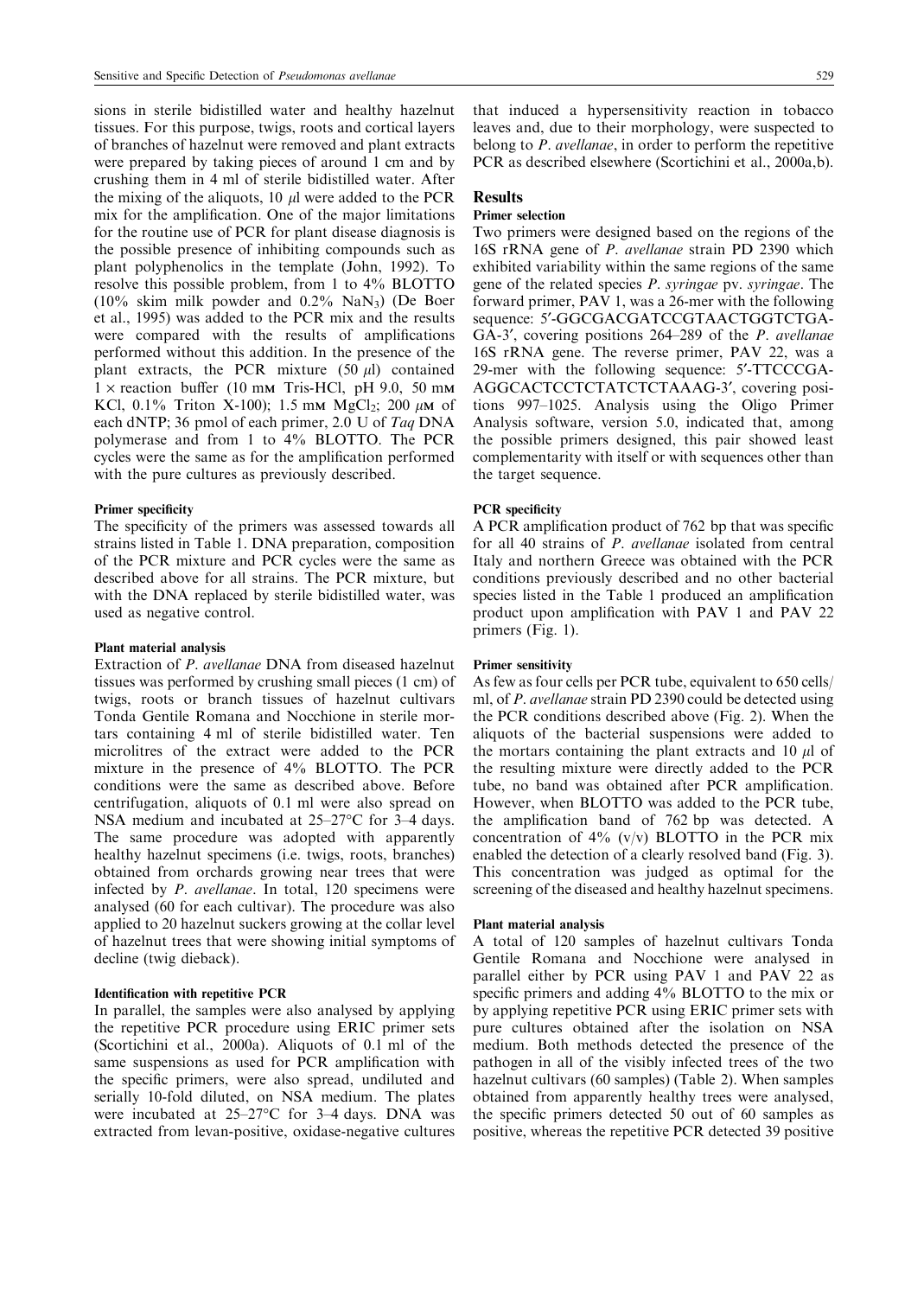

Fig. 1 Electrophoretic analysis of PCR-amplified 16S rRNA gene of different strains of Pseudomonas avellanae using PAV 1 and PAV 22 primers. m, molecular size marker (1 kb ladder; Gibco-BRL, Life Technologies, S. Giuliano Milanese, Italy). Lane 1, ISPaVe 037; lane 2, ISF C1; lane 3, ISF VM 1; lane 4, ISF VM 2; lane 5, ISF VM 3; lane 6, ISF VM 4; lane 7, ISPaVE 2059; lane 8, ISPaVe 369; lane 9, BPIC 703; lane 10, BPIC 640; lane 11, BPIC 665; lane 12, BPIC 631; lane 13, BPIC Fl 3; lane 14, 1077; lane 15, BPIC 1078; lane 16, BPIC 1436; lane 17, BPIC 632; lane 18, Xanthomonas campestris pv. corylina NCPPB 3339; lane 19, Pseudomonas syringae pv. syringae LMG 1247; lane  $20$ ,  $\overrightarrow{P}$ .s. pv. syringae NCPPB 1097; lane 21. P.s. pv. syringae NCPPB 2427; lane

22, P. avellanae PD 2390



Fig. 2 Determination of the sensitivity of PCR conditions with primers PAV 1 and PAV 22 using Pseudomonas avellanae PD 2390. m, molecular size marker (1 kb ladder; Gibco-BRL). Lanes 1–10, dilutions of *P. avellanae* cells ranging from  $1 \times 10^{11}$  to 6.5  $\times 10^{2}$ colony-forming units/ml

out of 60 (Fig. 4). The 11 trees that were found positive with PCR amplification with primers PAV 1 and PAV 22 and negative with repetitive PCR showed symptoms of decline some months after the test. All 10 apparently healthy trees that were tested negative after the screening with the specific primers, did not show any visible symptoms of decline after 1 year from the test. The PCR with PAV 1 and PAV 22 primers detected the presence of P. avellanae in 11 of the 20 suckers, whereas the repetitive PCR only detected it in six.

#### **Discussion**

A rapid and sensitive procedure has been developed for the specific detection of *P. avellanae* in hazelnut samples. A discrete DNA fragment of 762 base pairs related to the 16S rRNA gene sequence of this pathogen, was specifically amplified from targeted DNA templates extracted either from pure cultures or from visibly infected as well as from apparently healthy hazelnut trees. The protocol described here allows specific diagnosis within 6 h of receiving the samples. In contrast, repetitive PCR requires at least 4–6 days (Scortichini



Fig. 3 Gel electrophoresis of PCR products obtained from pure cultures of Pseudomonas avellanae with primers PAV 1 and PAV adding BLOTTO (10% skim milk powder plus 0.2% NaN3) to PCR mixture. m, molecular size marker (1 kb ladder, Gibco BRL). Lanes 1 $-3$ , PCR mixture tube with  $4-1\%$  BLOTTO added; lanes  $4-6$ , PCR mixture tube without addition of BLOTTO

et al., 2000a). Primers PAV 1 and PAV 22, which were chosen after comparison of the partial sequence of the 16S rRNA gene of P. avellanae strain PD 2390, isolated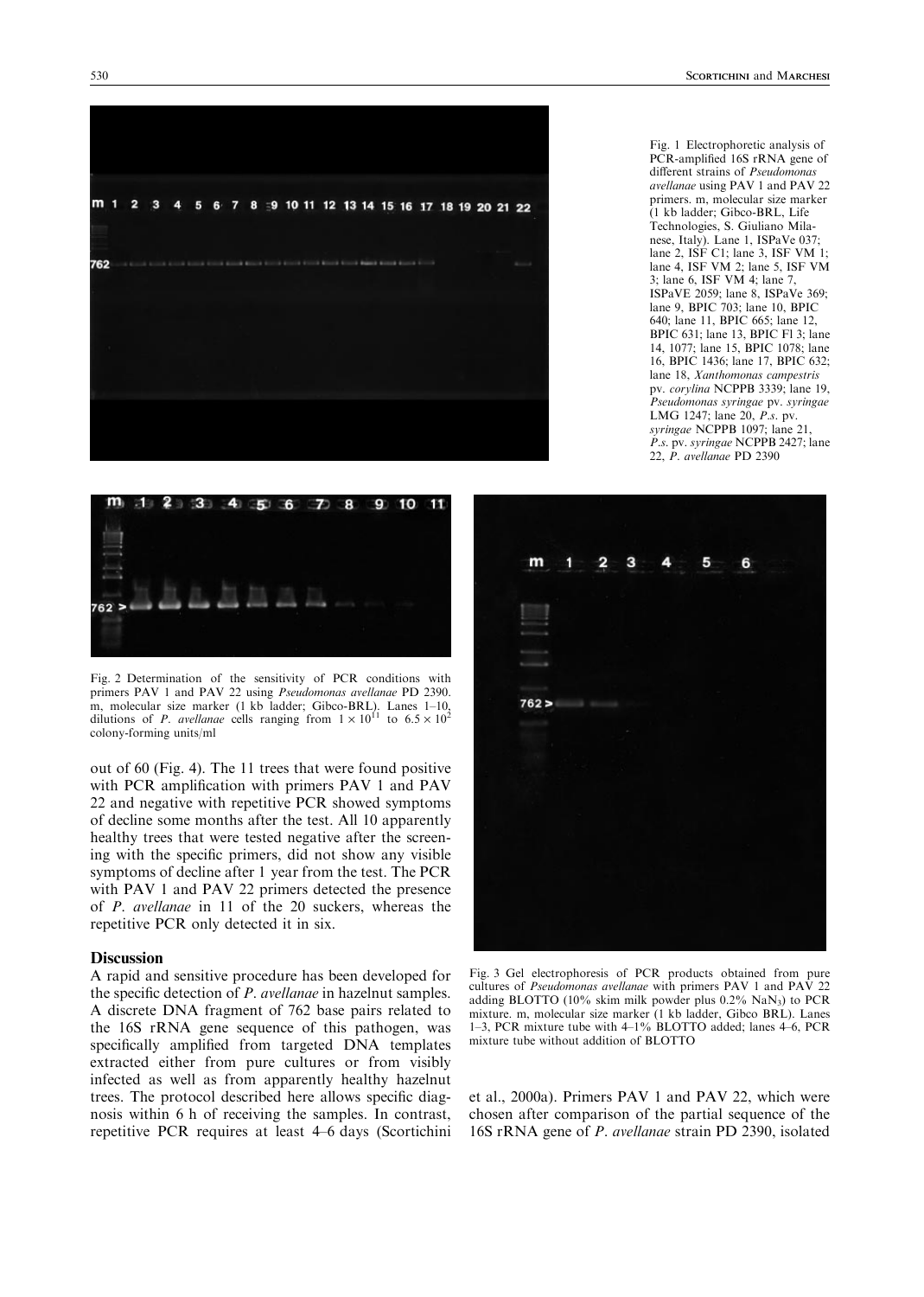| Table 2 |                                                               |  |  |
|---------|---------------------------------------------------------------|--|--|
|         | Detection of <i>Pseudomonas avellanae</i> in hazelnut samples |  |  |

|                                                                 | Tonda Gentile Romana |                            |                |                                  | Nocchione      |                                     |                |                                  |                |                                     |                        |                        |
|-----------------------------------------------------------------|----------------------|----------------------------|----------------|----------------------------------|----------------|-------------------------------------|----------------|----------------------------------|----------------|-------------------------------------|------------------------|------------------------|
|                                                                 | Twig                 |                            |                | Root<br><b>Branch</b>            |                |                                     | Twig           |                                  | <b>Branch</b>  |                                     | Root                   |                        |
|                                                                 | Ð                    | ΑH                         |                | AН                               | D              | AΗ                                  |                | AН                               |                | AН                                  |                        | AН                     |
| PCR using PAV 1 and PAV 22<br>Repetitive PCR using ERIC primers | $10^a/10^b$<br>10/10 | 10/10<br>8/10 <sup>d</sup> | 10/10<br>10/10 | $8/10^{\circ}$<br>$7/10^{\circ}$ | 10/10<br>10/10 | $8/10^{\circ}$<br>6/10 <sup>d</sup> | 10/10<br>10/10 | $9/10^{\circ}$<br>$7/10^{\circ}$ | 10/10<br>10/10 | $8/10^{\circ}$<br>6/10 <sup>d</sup> | $10/10$ $5/10^{\circ}$ | $10/10$ $7/10^{\circ}$ |

D, samples showing visible symptom of decline; AH, samples taken from apparently healthy trees. <sup>a</sup>Positive test result; <sup>b</sup>number of samples tested;<br><sup>C</sup><sub>1</sub>l 10 trees that tested negative were still healthy 1 year after t all 10 trees that tested negative were still healthy 1 year after the test;  $d\hat{\textbf{a}}$  least one tree for each batch was found to be visibly infected within 1 year after the test.

Fig. 4 Gel electrophoresis of PCR products from DNA extracted from apparently healthy hazelnut trees (lanes  $1-15$ ) and visibly infected trees (lanes 16-18), using PAV 1 and PAV 22 primers. BLOTTO (4%), was added to the PCR mixture tube before amplification. m, molecular size marker (1 kb ladder; Gibco BRL). In lanes 1, 3, 4, 9, 10 and 11 the 762 bp band is visible indicating that the samples are positive for the presence of the pathogen

in central Italy, with the sequence of the same gene of P.s. pv. syringae type-strain LMG  $1247_{t1}$ , allowed such a specific amplification. These primers were also efficient in recognizing all 40 P. avellanae strains isolated either in central Italy or in northern Greece, thus confirming the genetic relation between these two populations (Janse et al., 1996; Scortichini et al., 1998). The templates from Xanthomonads and Enterobacteriaceae as well as from unknown species frequently found during the isolations from hazelnut specimens did not produce any discrete band upon amplification. The primers also discriminated *P. avellanae* from the fluorescent pseudomonads pathogenic to C. avellana in other regions of Italy, thus confirming that such populations are poorly related to P. avellanae (Scortichini et al., 2000b). An important step of this procedure is the adding of BLOTTO at 4% (De Boer et al., 1995) to the PCR mix before the amplification, as the PCR inhibitors are also present in hazelnut tissues. Indeed, the procedure only detected the pathogen in mortars in which nonculturable P. avellanae cells were probably present when BLOTTO was added to the mix. The screening of plant specimens also allowed the detection of the pathogen in apparently healthy hazelnut trees and suckers. In such cases, the number of samples in which P. avellanae was detected by PCR using PAV 1 and PAV 22 primers was higher than the number of positive samples using repetitive PCR and ERIC primer sets. This is particularly significant for the detection of latently infected

hazelnut trees and it could be of great help in the assessment of propagative material as well as for testing wild C. avellana trees growing near to infected hazelnut orchards. In fact, there could be a risk for the spreading of decline from the orchards to the forests (Scortichini et al., 2000c).

#### Literature

- De Boer, S. H., L. J. Ward, X. Li, S. Chittaranjan (1995): Attenuation of PCR inhibition in the presence of plant compounds by addition of BLOTTO. Nucl. Acids Res. 23, 2567-2568.
- Janse, J. D., M. P. Rossi, L. Angelucci, M. Scortichini, J. H. J. Derks, A. D. L. Akkermans, R. De Vrijer, P. G. Psallidas (1996): Reclassification of Pseudomonas syringae pv. syringae as Pseudomonas avellanae (spec. nov.), the bacterium causing canker of hazelnut (Corylus avellana L.). Syst. Appl. Microbiol. 19, 589-595.
- John, M. E. (1992): An efficient method for isolation of RNA and DNA from plants containing polyphenolics. Nucl Acids Res. 20, 2381.
- Moore, E. R. B., M. Man, A. Aruscheidt, E. C. Bottger, R. A. Hutson, M. D. Collins, Y. Van de Peer, R. De Wachter, K. N. Timmis (1996): The determination and comparison of the 16S rRNA gene sequences of species of the genus *Pseudomonas* (sensu strictu) and estimation of the natural intrageneric relationships. Syst. Appl. Microbiol. 19, 478-492.
- Psallidas, P. G. (1987): The problem of bacterial canker of hazelnut in Greece caused by Pseudomonas syringae pv. syringae. Bulletin OEPP/EPPO Bull. 17, 257-281.
- Scortichini, M., M. Lazzari (1996): Systemic migration of Pseudomona syringae py. *avellange* in twigs and young trees of hazelnut and symptom development. J. Phytopathol. 144, 215-219.
- Scortichini, M., M. T. Dettori, U. Marchesi, M. A. Palombi, M. P. Rossi (1998): Differentiation of Pseudomonas avellanae strains from